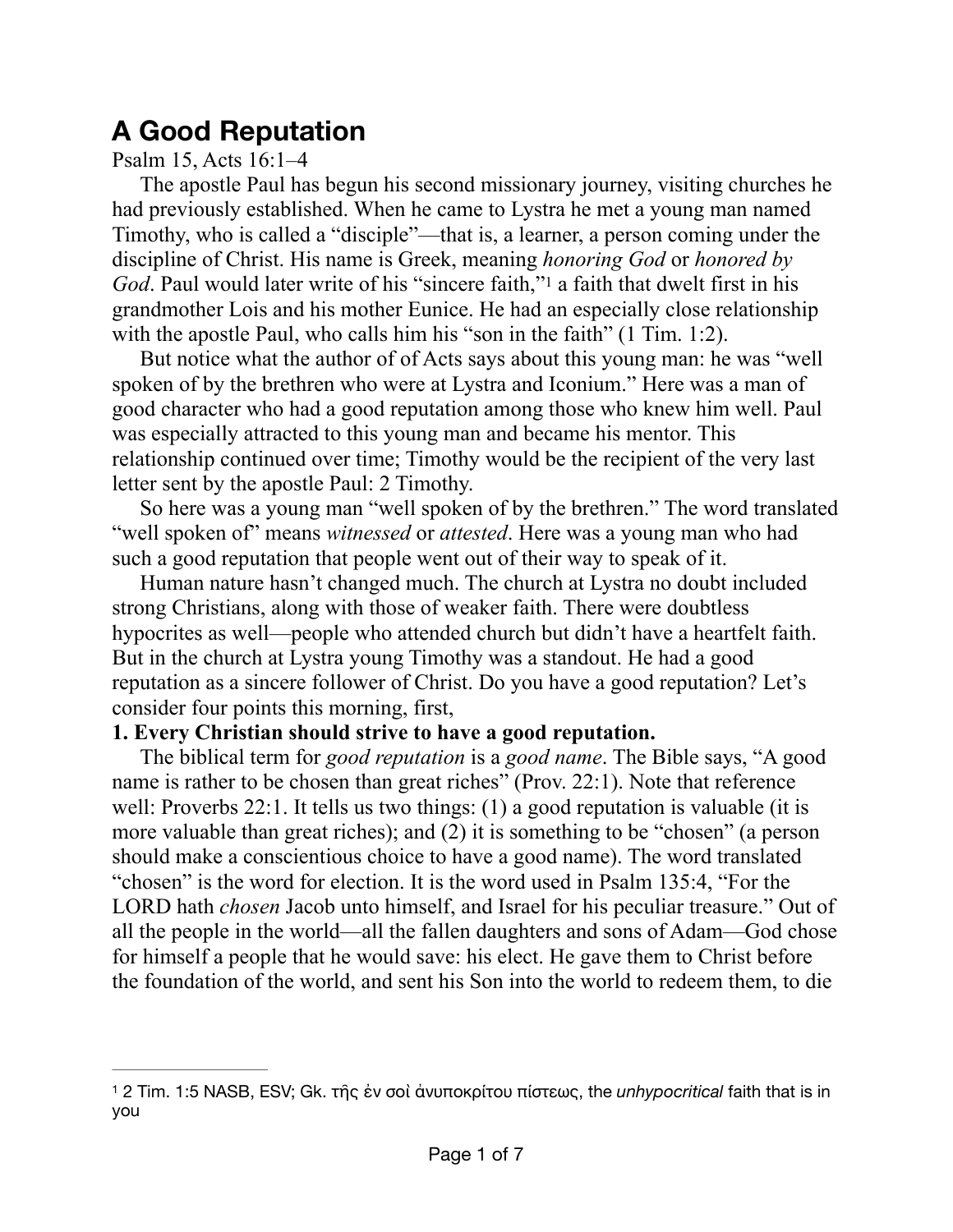<span id="page-1-2"></span>on the cross for their sins. He sent his Spirit into their hearts to give them faith and draw them to himself. The LORD<sup>2</sup> has *chosen* Jacob for himself.

So a good reputation is more valuable than great riches. It is more valuable than success or fame or worldly honor. And it is something to be chosen. You and I should each of us make a self-conscious choice to have a good reputation. God puts a high value upon a good name, and so should we. Even thoughtful pagans have recognized the value of a good name. The Greek philosopher Socrates said, "Regard your good name as the richest jewel you can possibly be possessed of.["3](#page-1-1) That's a remarkable observation. Will you make a self-conscious choice to have a good reputation? If so, then that is something that you must work on *all* the time at work, at play, in the home, in public. One little slip and you could ruin it: one outburst of anger, one foolish decision, one indiscretion, one slip of the tongue.

<span id="page-1-3"></span>Timothy was well spoken of by the brethren. Are you? Am I?

Some people are out to make a quick buck, and never mind how low they have to stoop to get it. If it involves making false claims about a product, if it involves covering up a product's flaws, if it involves cheating another person, if it involves not revealing a conflict of interest, never mind; the only thing that counts is making the sale. Other businessmen treat people right, even if it ends up costing them more; they know the long-term success depends upon repeat business. They work hard to build up a good reputation.

There are websites that speak of "the most and least trusted names in news," "the most and least trusted names in investing," etc. One news network has a banner claiming to be "the most trusted name in news"—but stating such does not necessarily make it so.

Are you a person that people can trust? The ninth commandment is "thou shalt not bear false witness." Our Catechism observes, "The ninth commandment requireth the maintaining and promoting of truth between man and man, and of our own and our neighbor's good *name* …" (SC 77). Think of that for a moment. The ninth commandment requires maintaining and promoting our *own* good name; it also requires maintaining and promoting our *neighbor's* good name. The two are not mutually exclusive. It is not as though only one person at a time can have a good name—no, you and your neighbor can *both* have a good name! Everyone in the church can have good character, make wise choices, treat other people with respect, be a sincere lover of God, etc. To do so would benefit both church and the whole community.

In a sinful world a person must of necessity be on his guard. The Psalmist had to conclude, "All men are liars" (Ps. 116:11). Unless regenerated, unless

<span id="page-1-0"></span>[<sup>2</sup>](#page-1-2) Heb. הָי Yah, shortened form of יהוה Yahweh

<span id="page-1-1"></span>[<sup>3</sup>](#page-1-3) https://www.goodreads.com/quotes/tag?utf8=%E2%9C%93&id=reputation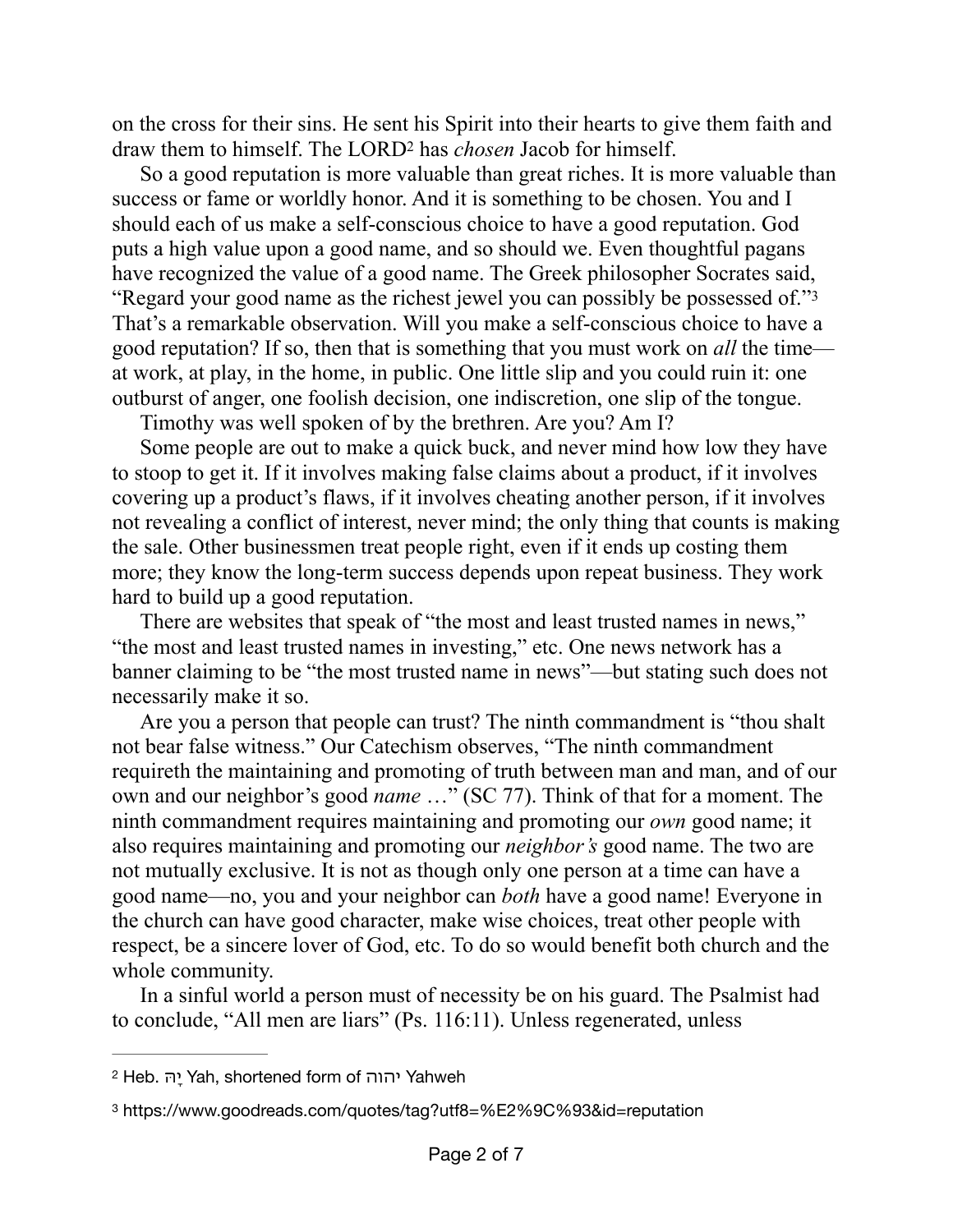supernaturally given a love of the truth, men are prone to lie, to exaggerate, to spin the story, to omit inconvenient facts in order to make themselves look better. It takes a long time to develop a good reputation, but it can be lost quite quickly. Thomas Paine—no friend of the Christian faith—wisely observed, "Character is mucheasier kept than recovered."<sup>[4](#page-2-0)</sup> And so it is. In common grace even the reprobate occasionally make a true observation.

<span id="page-2-2"></span>But here's the bottom line: every Christian, including yourself, should strive to have a good reputation. Start today! Second,

# **2. It is possible to cultivate a good reputation, no matter your family background.**

Consider: in the church at Lystra there was a disciple named Timothy, "the son of a certain Jewish woman who believed, but his father was Greek." Here was a divided household. Timothy's mother, Eunice, was a Jew and a believer, but his father was a Greek, a pagan, uncircumcised. Why did Eunice marry a Gentile man? We are not told. We *are* told, "Do not be unequally yoked together with unbelievers" (2 Cor. 6:14). Let it be perfectly clear: a Christian is not to marry an unbeliever. In the very next verse it explicitly says, "what part has a believer with an unbeliever?" When people get married, they ought to have something in common. If they belong to Christ, then a shared faith in Christ ought to be the most important thing. With Spirit-given wisdom the prophet Amos asked, "Can two walk together, unless they are agreed?" (Amos 3:3). This is a rhetorical question. All human beings ought intuitively to know the answer. Sexual attraction is not enough to make a successful marriage; there ought to be agreement on the most fundamental things—and the most fundamental thing of all is, who is your God? Are you committed to the God of heaven, or is your loyalty to the devil?

Our Confession of Faith wisely observes that "it is lawful for all sorts of people to marry, who are able with judgment to give their consent. Yet it is the duty of Christians to marry only in the Lord. And therefore such as profess the true reformed religion should not marry with infidels, papists, or other idolaters: neither should such as are godly be unequally yoked, by marrying with such as are notoriously wicked in their life, or maintain damnable heresies."[5](#page-2-1)

<span id="page-2-3"></span>Timothy grew up in a divided home. His father was not a follower of the God of Israel. He allowed his wife to teach their son about God, but he did not permit him to receive the rite of circumcision, the outward mark of belonging to God. So Timothy's home was less than ideal; it was not a perfect home. A home is to be a nursery, a place where a child is nourished at the breast, a place of safety and security where bonding between mother and child takes place, and where

<span id="page-2-0"></span> $4$  Ibid.

<span id="page-2-1"></span>[<sup>5</sup>](#page-2-3) Westminster Confession of Faith 24.3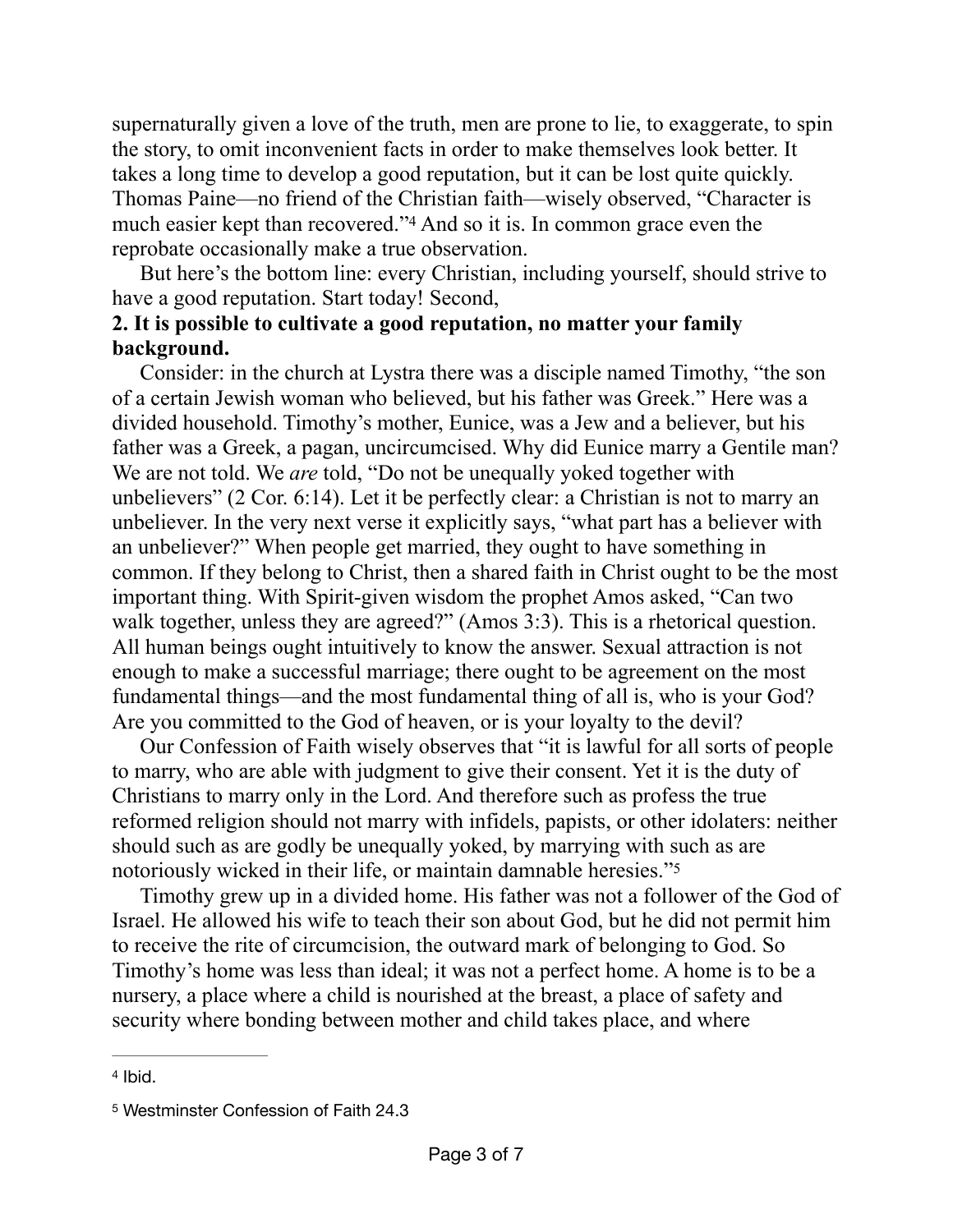important life-lessons are learned from a child's earliest days. In horticulture a nursery is a place where plants are grown for transplanting; in animal husbandry a nursery is a place where young animals grow and are cared for. For a child, a home is supposed to be a training ground for later life. Lessons learned in the home should prepare a person for the challenges that are sure to come in life. Ideally, a father and mother should be on the same page; they ought to be in fundamental agreement on what and how to teach their child. But Timothy did not grow up in that kind of a home. Apparently he was very close to his mother; his grandmother also had a great deal of influence on him. His father also did not stand in the way of his professing faith in Christ.

The fact is that not every home is ideal. In his divine sovereignty God constantly is working out all things according to the purpose of his own will. Paul writes in 1 Corinthians 1, "the *base* things of the world and the things which are *despised* God has chosen, and the things which are *not*, to bring to nothing the things that are." God is the miracle-worker; he can bring something out of nothing, light out of darkness, good out of evil. He can make all things work together for good.

You may have come from a loving, intact Christian family—or not. Ideally, you came from a home where you heard the gospel from your mother while you nursed at her breast, where you had a Christian father who loved you and was your stronghold, your protecter, who brought you up in the nurture and admonition of the Lord, who trained you up in the way that you should go. Some children do not have these advantages. But the good news is that God can bring light out of darkness

Norma and I met at Moody Bible Institute of Chicago. A couple days ago the Moody alumni magazine arrived in our mailbox. The cover story was entitled "Survivor." It is the story of a young Moody alumna who survived her mom's abortion. Her mother had six children at home and was pregnant again, having conceived though an extra-marital affair. She had already had two abortions; now, she was having her third. She was 26½ weeks into her pregnancy, and after the procedure she could clearly see that the tiny human form now sharing the room with her was a girl. And the baby was not breathing. The woman cried out to the abortionist to save her child, but he responded that the baby would be "a mental vegetable" who "wouldn't have any kind of a life." The woman didn't give up. "I'll sue you!" she yelled. The threat struck a nerve. The abortionist called for an ambulance. The tiny, struggling child was rushed to the trauma birth ward of a local children's hospital. Her mother named her Sarah. The mother's home was very troubled; she had children living off food stamps and Medicaid, she struggled with mental illness. The children were in and out of foster care. Sarah bounced between her biological family and foster care parents. She was brought to the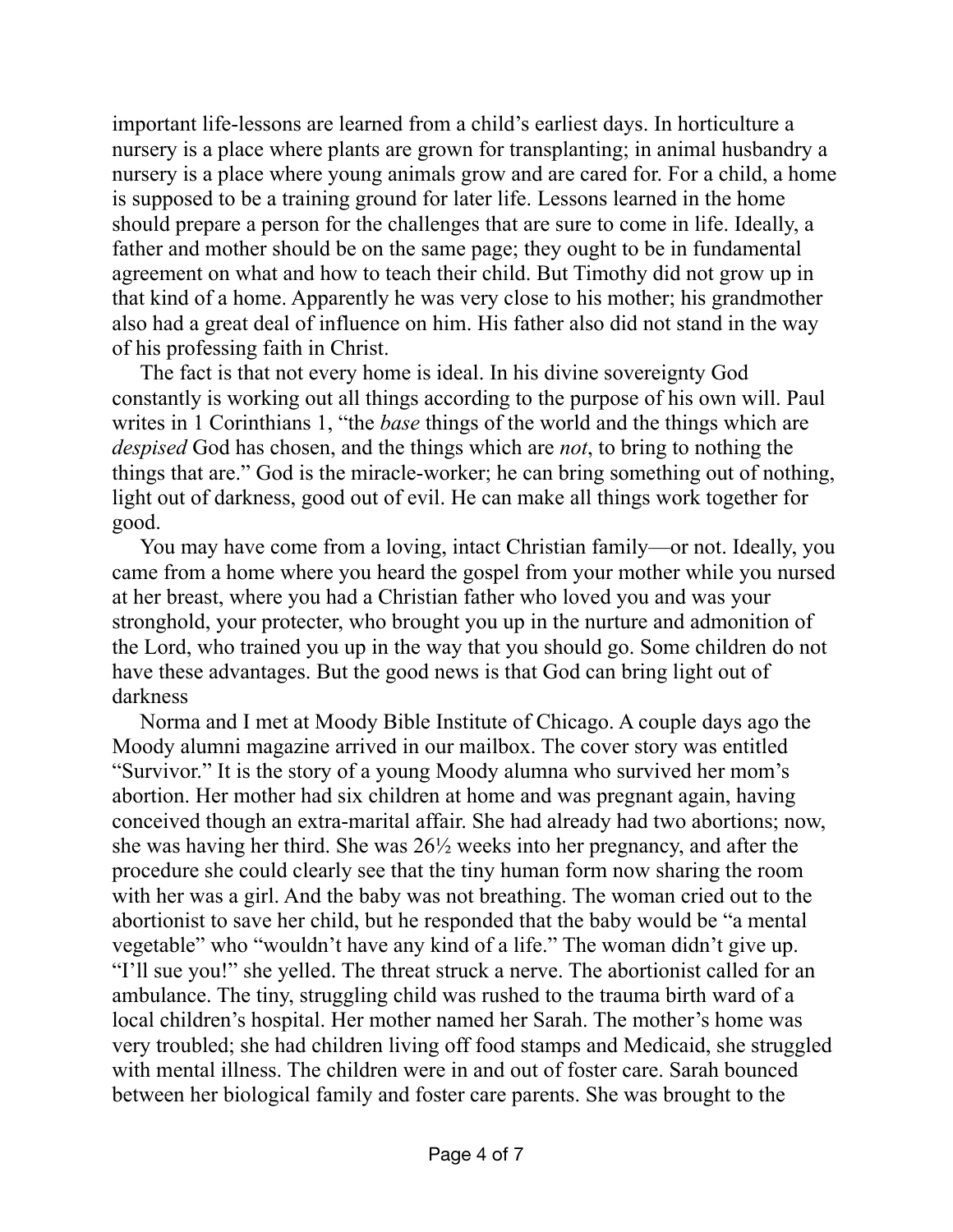foster home with just the clothes she wore and a baby bottle with Coke in it. By God's grace, her foster parents were Christians and told her about Christ. Eventually, they adopted her, and she became a Christian. She graduated from Moody Bible Institute and now serves as the New Orleans director of Louisiana Right to Life.

Yes, our God is able to bring light out of darkness, something out of nothing. Timothy grew up in a divided home; he heard one thing from his mother and another from his dad. He learned about the true God from his godly mother and grandmother, and heard Greek philosophy from his father. But God worked in his heart. He brought Timothy to himself. When he heard the gospel through the preaching of the apostle Paul, he was ready to accept it. His heart had been prepared. And Timothy, like all of us, needed to learn to cast out human imaginations and every high thing that exalts itself against the knowledge of God, and bring his every thought captive to the obedience of Christ. All of us have picked up some false ideas along the way. These we must self-consciously reject. And in their place we must purposely put in their place the truth of God's eternal word. We must let the word of Christ dwell in us richly in all wisdom, teaching and admonishing one another with the truth of Scripture, self-consciously rejecting whatever disagrees with Scripture. Paul was so impressed with this young man, Timothy, that he wanted to take him, along with Silas, on his missionary journey. What an opportunity for young Timothy: to be mentored by the greatest theologian in the history of the Christian church.

You might have had a model upbringing, or not. You may have had every conceivable earthly advantage, or not. What matters is not where you came from, but how you are living your life now. All of us should strive to get to the point where we can say with Paul, "For to me to live is Christ; *he* is my all in all." Don't look at the past; rather, "this one thing I do, *forgetting those things which are behind*, and reaching forth unto those things which are before, I press toward the mark for the prize of the high calling of God in Christ Jesus" (Phil. 3:13–14).

Timothy's experience proves that it is possible to cultivate a good reputation, no matter your family background. No matter what hurdles you may have to surmount, you can do that through Christ, who strengthens you! Thirdly,

## **3. Churches should strive to have a good reputation.**

We are told that Paul circumcised Timothy. As with baptism under the new covenant, circumcision under the old covenant was a sign and seal of an individual's belonging to God and to the covenant people. In the case of Timothy, Paul thought it best to circumcise him "because of the Jews who were in that region, for they all knew that his father was Greek" (16:3). Timothy's circumcision was not performed by a priest as a religious rite at a synagogue but by Paul, informally, no doubt in a home setting. On the other hand, with Titus we read that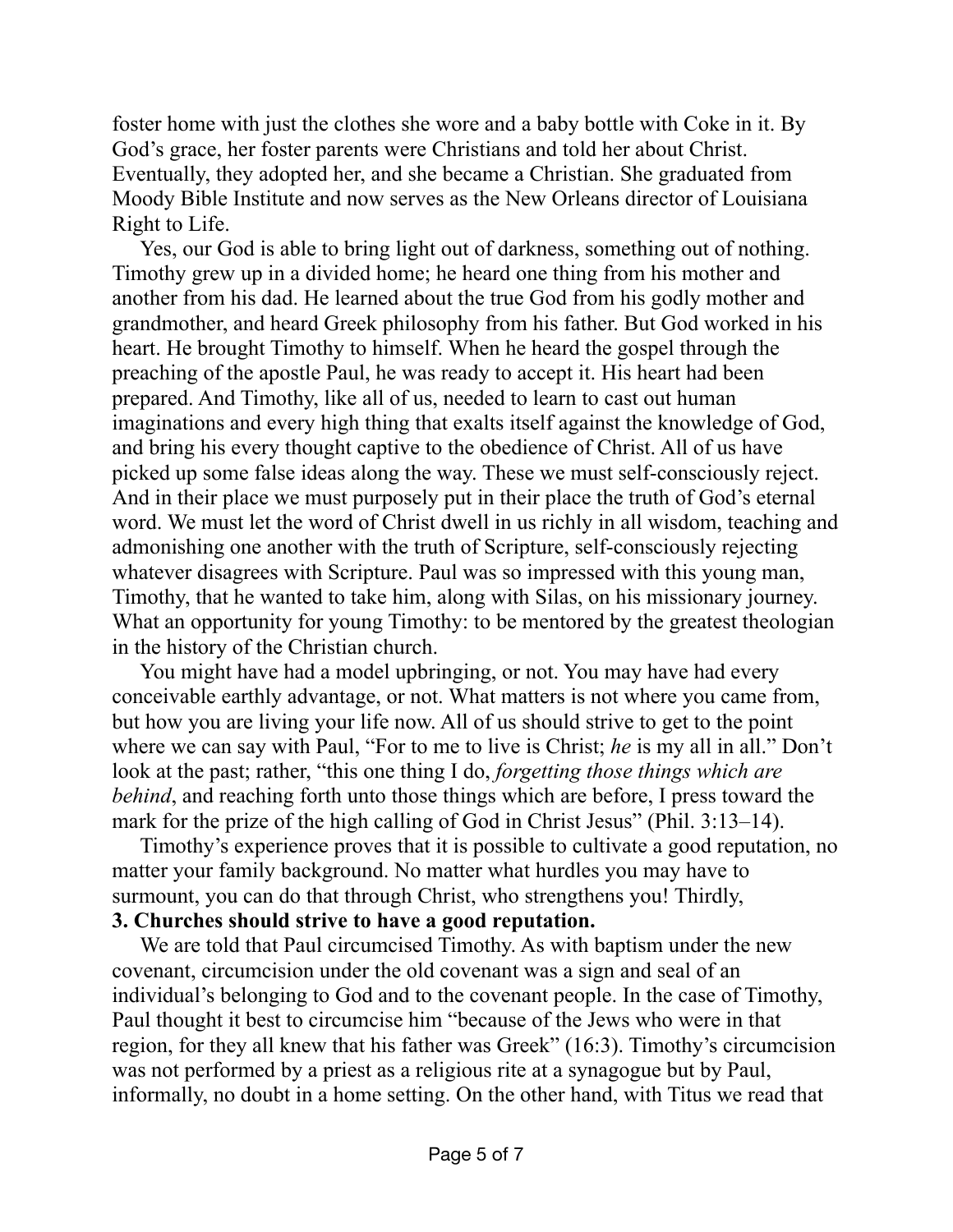<span id="page-5-3"></span>"not even Titus who was with me, being a Greek, was compelled to be circumcised" (Gal. 2:3). Paul resolutely refused to have Titus circumcised, because in his case the cause of gospel liberty was at stake[.](#page-5-0)<sup>[6](#page-5-0)</sup> As Paul explains in Galatians 2, there were false brethren "who came in by stealth to spy out our liberty which we have in Christ Jesus, that they might bring us into bondage." The cause of the gospel was at stake, so Paul refused to have Titus circumcised. Through these two different cases we can see that circumcision in the new covenant era is optional; it is no longer a religious rite, but it may be performed if circumstances warrant.

<span id="page-5-5"></span><span id="page-5-4"></span>But look at verse 4. Luke records that "as they went through the cities, they delivered to them the decrees to keep, which were determined by the apostles and elders at Jerusalem." This is actually a tremendously important verse. In the last chapter we considered the Jerusalem council. Now, as Paul, Silas and Timothy travel, strengthening the churches and preaching the gospel in new communities, they deliver the decrees of the Jerusalem council: that God's people "abstain from things offered to idols, from blood, from things strangled, and from sexual immorality" (Acts 15:29). These were not just pious opinions that individual local churches were free either to implement or ignore at will. No! They were "decrees." The word for decrees is *dogmas*.<sup>7</sup> In our language *dogma* means a doctrine or body of doctrines concerning faith or morals formally stated and authoritatively proclaimed by a church.<sup>[8](#page-5-2)</sup> In a seminary today there might be a course in "church" dogmatics"; that is, doctrines formally stated and proclaimed by a council of the church (such as the Nicene Creed). As Paul and his fellow missionaries journeyed, they delivered "decrees *to keep*"; the word translated "keep" is a strong word; it was used of a prison guard guarding a prisoner to prevent him from escaping. Then there is the word "determined." Again, this is a strong word; it is used of the judgment of a human court, it is also used of the final judgment: "Judge not, that you be not judged. For with what judgment you judge, you will be *judged*" (Matt. 7:1–2). Clearly, the churches were not independent, each doing what was right in their own eyes; rather, the churches must all proclaim the same truth—the truth of Scripture. The true church must preach and teach everything that's in the Bible (the whole counsel of God), and nothing that's not in the Bible. This is the only way to have true unity of faith. The problem with many churches is that they fail to teach *all* of Scripture, skipping over the parts that find disagreeable, and they substitute manmade doctrine. We have some churches omitting the doctrine of God's sovereign election, because they find it unpalatable, and other churches teaching that Christ's physical body is resacrificed in the mass and there is a place called

<span id="page-5-0"></span><sup>&</sup>lt;sup>[6](#page-5-3)</sup> Easton's Bible Dictionary (Logos Bible Software)

<span id="page-5-1"></span><sup>&</sup>lt;sup>[7](#page-5-4)</sup> δόγματα (dogmata)

<span id="page-5-2"></span>[<sup>8</sup>](#page-5-5) https://www.merriam-webster.com/dictionary/dogma